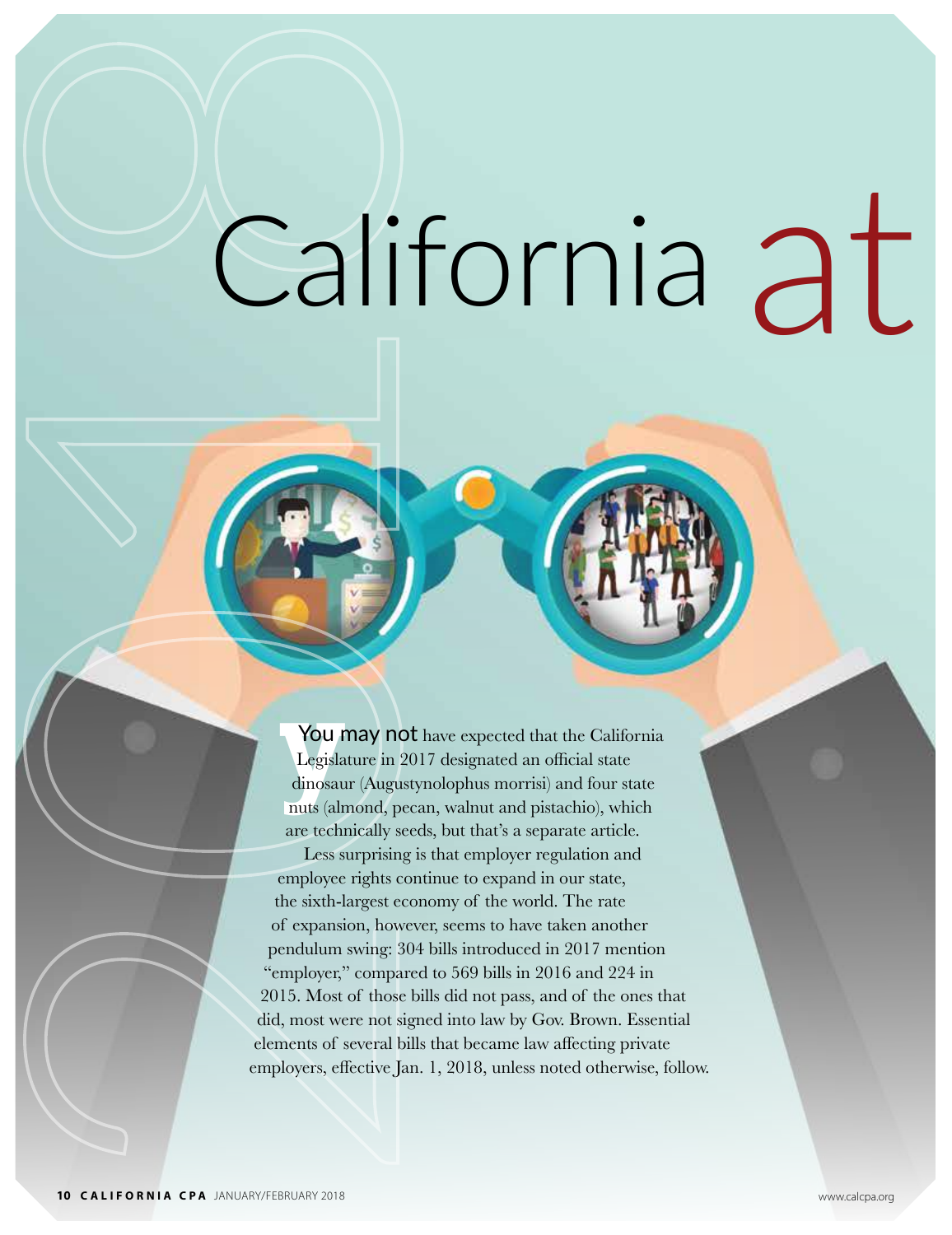# BY MARK E. TERMAN **New Labor Laws**<br>for 2018

#### State Minimum Wage On The Rise

As part of legislation enacted in 2015, the state minimum wage increased on Jan. 1, 2018, to \$11 per hour for employers with 26 or more employees, and to \$10.50 per hour for employers of 25 or fewer employees. It will continue to increase by 50 cents annually until \$15 per hour is reached by Jan. 1, 2022, for the larger (26-plus employees) employers and by Jan. 1, 2023, for smaller employers.

Changes in state—*but not local*—minimum wage also affect classification of most exempt workers. In addition to strict "duties tests" for administrative, executive and professional wage and hour exemptions, a salary of at least twice the state minimum wage must be paid to meet the "salary basis test." By Jan. 1, the annualized salary rate that employers with 26 or more employees must pay to meet the exempt salary requirement will advance to \$45,760, up from \$43,680. For employers with smaller workforces, the exempt salary requirement will move to \$43,680, up from \$41,600. When the \$15 per hour rate is reached, the exempt salary rate will be \$62,400.

Each state increase also impacts retailers who rely on the insidesales exemption, which requires that employees be paid at least 1.5 times the state minimum wage, and at least half of their other earnings be from commissions.

Municipalities continue to create and increase their own minimum wage for companies that have employees working in their jurisdiction. Employers must pay the higher of the state or local minimum wage. For example, by July 1, 2018, the city of Los Angeles will require employers with 26 or more employees to raise the local minimum wage to \$13.25 per hour, up from \$12, then comply with other scheduled annual increases up to \$15 per hour by July 1, 2020. Los Angeles employers with fewer employees, or nonprofit corporations who obtain approval to pay a deferred rate, must pay at least \$12 per hour by July 1, 2018. These same rates apply in Los Angeles County, unless a city ordinance requires a higher local minimum wage.

The minimum hourly wage for employees in San Francisco will increase to \$15, up from \$14, on July 1, 2018. Many other cities, including Berkeley, El Cerrito, Malibu, Oakland, Palo Alto, Pasadena, Richmond, San Diego, Santa Monica and Sunnyvale have enacted local minimum wage laws. Each jurisdiction has its own rate change dates. Most are Jan. 1 or July 1, but there are outliers such as Berkeley (Oct. 1). In addition, living wage laws may require higher minimum wages be paid as a condition of contracting with local, state or federal agencies.

Employers should monitor the requirements to assure compliance in each municipality they have employees working in. A good starting place is the UC Berkeley Labor Center Inventory of U.S. City and County Minimum Wage Ordinances, calcpa.org/laborcenter.

#### Minimum Pay For Computer Professional Overtime Exemption Increases

Labor Code Sec. 515.5 contains an overtime pay exemption for certain highly skilled computer professionals who spend more than 50 percent of their working time in top-level intellectual or creative work that requires the exercise of discretion and independent judgment, such as software engineers and programmers, and systems designers and analysts.

To qualify for exemption, the employee also be paid at least a certain amount per hour or, alternatively, a salary equal to that hourly rate. Each year, the California Department of Industrial Relations sets that pay rate based on the California CPI increase. For 2018, the rate is \$43.58 per hour or \$90,790.07 annual salary (i.e., \$7,565.85 monthly).

Employers should review Sec. 515.5 and the actual job functions of their computer professionals to determine whether the duties qualify for exemption and assure that these



**MUNICIPALITIES CONTINUE TO CREATE AND INCREASE** THEIR OWN MINIMUM WAGE FOR COMPANIES THAT HAVE EMPLOYEES WORKING IN THEIR JURISDICTION.

employees are paid enough to comply with the exemption.

#### Pay Equity Rules Prohibit Asking Job Applicant Salary History

In past years, California has expanded the Fair Pay Act to reduce pay inequity based on gender and race/ethnicity for equal work that require equal skill, effort and responsibility performed under similar working conditions.

As a next enabling step, AB 168 adds Labor Code Sec. 432.3 to prohibit employers from relying on salary history (i.e., compensation and benefits) information of an applicant for employment as a factor in determining whether to offer an applicant employment or what salary to offer. This bill also prohibits employers, themselves or through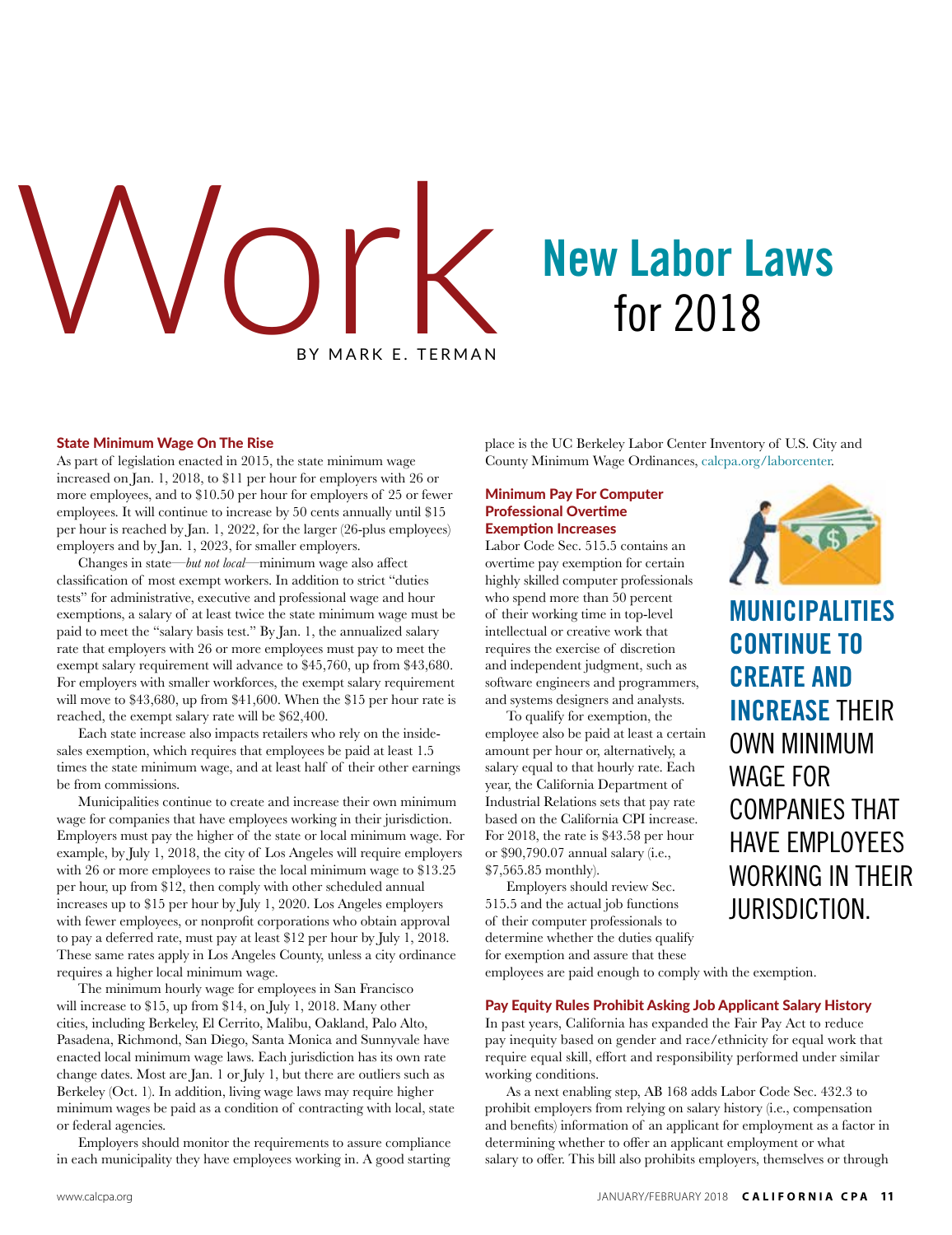## California at Work

an agent, from seeking salary history information about an applicant

for employment, and requires employers, upon reasonable request, to provide the pay scale for a position to an applicant for employment. If an applicant "voluntarily and without prompting" discloses salary history information, employers are not prohibited from considering or relying on that voluntarily disclosed salary history information in determining salary.

Employers should review and update their hiring protocols to comply with this new law, from job applications to background checks to interviewer training to new hire materials.

#### State Limits How Employers Respond to Federal Immigration Enforcement Action

Except as otherwise required by federal law, AB 450 adds the Immigrant Worker Protection Act to prohibit employers from providing voluntary consent to immigration enforcement agents to:

- Enter nonpublic areas of a workplace, unless the agent provides a judicial warrant, and
- Access, review or obtain employee records without a subpoena or court order.

This restriction does not apply to I-9 Employment Eligibility Verification forms and other documents for which a federal Notice of Inspection has been provided to the employer.

This bill requires three kinds of notices by employers:

• An employer must post a notice to current employees within 72 hours of receiving a Notice of Inspection that the federal agency

will be inspecting I-9 forms or other employer records. The notice content must comply with Gov. Code Sec. 90.2, though the Labor Commissioner is to make a sample form of complaint notice available on its website by July 1, 2018. The posting by the employer must be in the language the employer normally uses to communicate employment-related information to employees.

- Upon reasonable request, the employer must provide a copy of the Notice of Inspection to an affected employee.
- Within 72 hours of receiving a federal *Notice of Inspection* results and the employer's obligations, the employer must provide that notice to affected employees, by hand if possible or by email and regular U.S. mail if not.

For unionized workplaces, the latter two notices must also be provided to a union representative. An "affected employee" is one identified in the federal notice of potentially lacking authorization to work in the U.S. or having a defect in documentation.

In addition, employers are prohibited from re-verifying the employment eligibility of current employees at a time or in a manner not required by specified federal law.

This bill also provides the Labor Commissioner or the Attorney General the exclusive authority to enforce these provisions. Employers are subject to various per-violation monetary penalties to be deposited in the state Labor Enforcement and Compliance Fund.

This bill adds Gov. Code Secs. 7285.1 to .3, and Labor Code Secs. 90.2 and 1019.2.

Employers should consider implementing procedures for handling federal immigration authorities' efforts to inspect non-

**EMPLOYERS SHOULD MONITOR THE REQUIREMENTS** TO ASSURE COMPLIANCE IN EACH MUNICIPALITY THEY HAVE EMPLOYEES WORKING IN.

public workplace areas or employer records, and providing notices to

employees and their union representative. A manager designated to interact with the authorities, supervisors and those who work at points of entry to the employer's premises should be trained.

### 'Ban The Box' Is Now Statewide Law

As part of a national trend to provide employment opportunity to more people, many states and cities have enacted laws that restrict, at some level, the use of job applicants' criminal conviction history in deciding whether to offer employment. These laws are commonly known as "Ban the Box" laws, named from job applications that used to ask, "have you ever been convicted …?" San Francisco has had its own Ban the Box Ordinance for years, and Los Angeles has had one in effect for the last year.

Now, AB 1008 adds Gov. Code Sec. 12952 to make it unlawful under the Fair Employment and Housing Act (FEHA) for employers with five or more employees to:

- Include on any application for employment, before a conditional offer of employment is made, any question that seeks the disclosure of an applicant's conviction history, and
- Inquire into or consider the conviction history of an applicant until that applicant has received a conditional offer.

When conducting a conviction history background check, AB 1008 also prohibits employers from considering, distributing or disseminating information related to specified prior arrests,

#### diversions and convictions.

Any employer that intends to deny an applicant a position of employment "solely or in part" because of the applicant's conviction history must make an individualized assessment of whether the applicant's conviction history has a direct and adverse relationship with the specific duties of the job, and to consider the following in its assessment:

- Nature and gravity of the offense or conduct;
- Time that has passed since the offense or conduct and completion of the sentence; and
- Nature of the job held or sought.

An employer who makes a preliminary decision to deny employment based on that individualized assessment is required to provide the applicant written notification of the decision, which must contain all of the following:

- Notice of the disqualifying convictions upon which the preliminary decision to rescind the offer is based;
- A copy of the conviction history report, if any; and
- An explanation of the applicant's right to respond to the notice of the employer's preliminary decision before that decision becomes final and the deadline by which to respond. The explanation must inform the applicant that the response may include submission of evidence challenging the accuracy of the conviction history report that is the basis for rescinding the offer, evidence of rehabilitation or mitigating circumstances, or both.

Applicants must be provided five business days to respond to the employer's notification before the employer may make a final decision.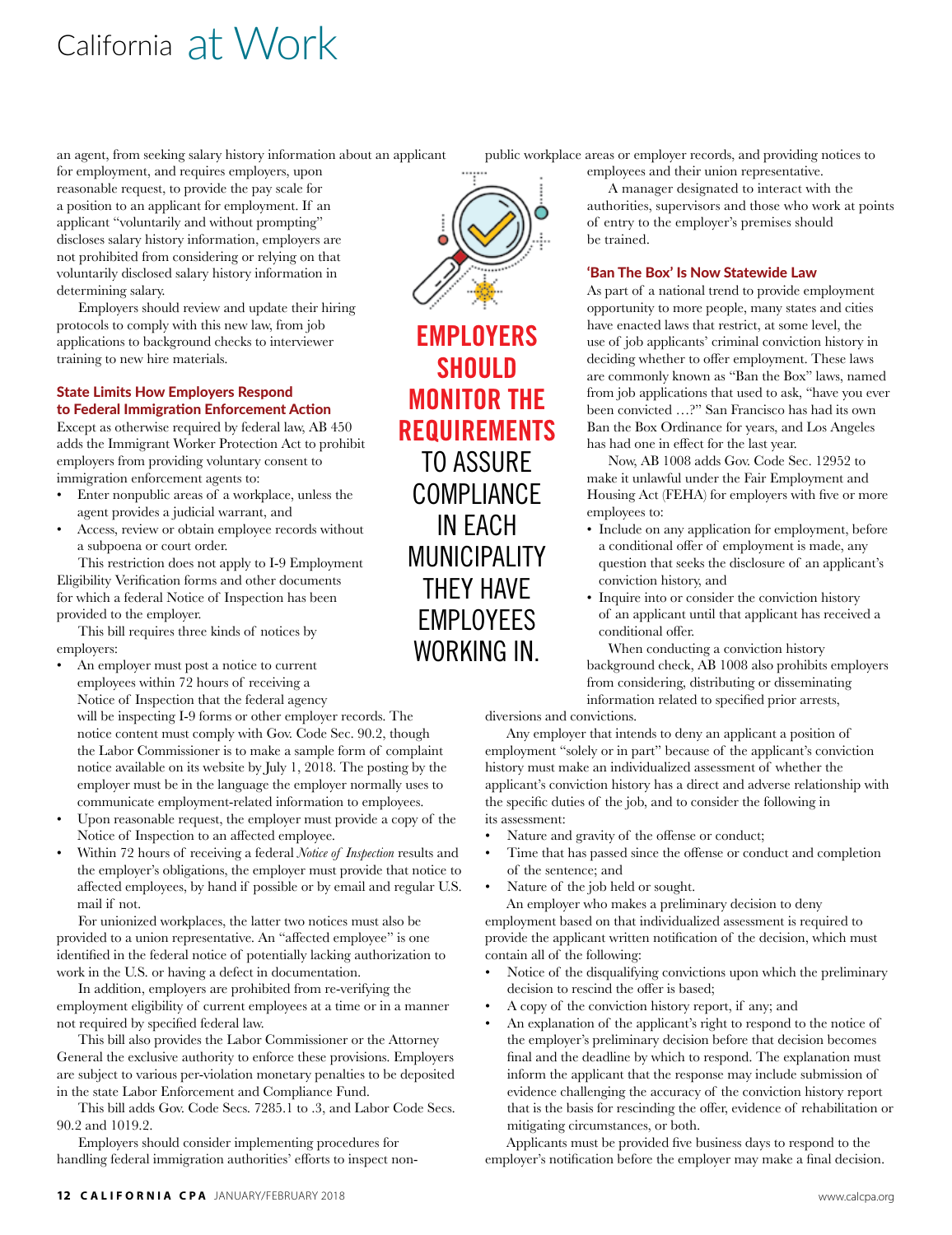## California at Work

If the applicant notifies the employer in writing that he or she disputes the accuracy of the conviction history and is obtaining evidence to support that assertion, the applicant must be provided an additional five business days to respond to the employer's notice.

The bill also requires that the employer "shall consider information" submitted by the applicant … before making a final decision."

If the employer makes a final decision to deny employment, it must notify the applicant in writing of the final denial or disqualification in which the employer may–but is not required to–justify or explain its reasoning; any existing procedure the employer has for the applicant to challenge the decision or request reconsideration; and the right to file a complaint with the DFEH.

Regardless, and consistent with existing Labor Code Sec. 432.7, the bill prohibits employers from considering or disseminating *any* of the following about an applicant: arrests that did not result in a conviction (except in limited situations), involvement in a pre- or post-trial diversion program and convictions that we expunged or sealed.

This new law does not apply where federal, state or local laws require criminal background checks for employment purposes or restrict employment based on criminal history.

Employers should review and update their hiring protocols to comply with this new law, from job applications to background checks to interviewer training to individualized assessment processes. AB 1008 is similar to an existing Los Angeles ordinance, but employers should check to see if there is a local ordinance that must also be complied with.

#### Joint Employer Liability of General Contractors for Subcontractor Wages

For contracts entered into on or after Jan. 1 in the state for erection, construction, alteration or repair of a building, structure or other private work, AB 1701 adds Labor Code Sec. 218.7 to make the direct contractor jointly liable for its subcontractor's (regardless of tier) debts owed to wage claimants for their performance of labor included in the direct contractor and the owner.

The joint liability extends to unpaid wage, fringe or other benefit payment or contribution, including interest, but excluding penalties and liquidated damages.

The bill permits contractors to include and enforce lawful protective contractual provisions with their subcontractors. Examples might include indemnity, approval of lower tier contractors, monitoring and audit, and attorney fees provisions. The bill also requires subcontractors, upon request of the contractor, to provide payroll information for all employees on the job.

General contractors should work with counsel to improve contracts with subs and consider monitoring and verification of subcontractor payrolls.

#### Small Business Required to Provide Parental Leave

SB 63 adds the Parental Leave Act as Gov. Code Sec. 12945.6 to require that employers who have 20-49 employees provide up to 12 weeks unpaid parental leave of absence to eligible employees to bond with a new child within one year of the child's birth, adoption or foster care placement. Under this bill, employees who have more than 12 months of service with their employer, at least 1,250 hours of service with their employer during the previous 12-month period and who work at a site in which their employer employs at least 20 employees within a 75-mile radius, are entitled to take parental leave.

On or before the start of the leave, employers must provide a "guarantee of employment in the same or comparable position at the termination of the leave." Failure to do so is deemed a violation of the statute, as if the leave had never been granted.

While the leave is unpaid, employees are entitled use to accrued vacation, sick or other paid time off. SB 63 also requires employers to maintain and pay for coverage under a group health plan for an employee who takes this leave under the same terms and conditions that coverage would have been provided if the employee had continued to work in his or her position for the duration of the leave.

If both parents are employed by the same employer, and both request parental leave, the employer is not required to permit more than a combined total of 12 weeks between them, and need not permit both leave from work at the same.

SB 63 also blocks employers from refusing to hire, or from discharging, fining, suspending, expelling or discriminating against, any employee for exercising his or her right to parental leave, or giving information or testimony as to his or her own parental leave, or another person's parental leave, in an inquiry or proceeding related to rights under this bill.

SB 63 does not apply to employers of 50 or more employees. Those employers remain governed by the California Family Rights Act (CFRA) and federal Family and Medical Leave Act (FMLA), which

require parental leave for CFRA/FMLA eligible

employees to care for or bond with a new child.

Employers should update their employee handbooks and leave practices, as well as forms used for leave of absence requests and approvals. While the statute does not state in what form the employment return guarantee must take, doing it in writing as part of a standard grant of leave form is advisable. Supervisors and managers should be trained as to these rights and anti-retaliation provisions.

#### More Labor Commissioner Authority to Pursue Retaliation Actions

SB 306 authorizes the Division of Labor Standards Enforcement (DLSE) to commence an investigation of an employer, even without an employee complaint being filed, for alleged discharge or discrimination prohibited by, or in retaliation for an employee asserting rights provided in, the Labor Code (e.g., involving wage and hour, workplace health and safety, or making complaints to the DLSE).

This bill authorizes the Labor Commissioner, upon finding "reasonable cause" to believe a violation has or is occurring, to petition a superior court for injunctive relief (e.g., potentially, prohibiting discipline or requiring reinstatement) while a claim or investigation with the DLSE is pending. The standard to be used by the Superior Court is "reasonable cause" as well, seemingly a lower standard than normally applies, and the court is to take into account "the chilling effect on other



**SB 396 NOW REQUIRES** COVERED EMPLOYERS TO INCLUDE TRAINING AND EDUCATION OF HARASSMENT BASED ON GENDER IDENTITY, GENDER EXPRESSION AND SEXUAL ORIENTATION.